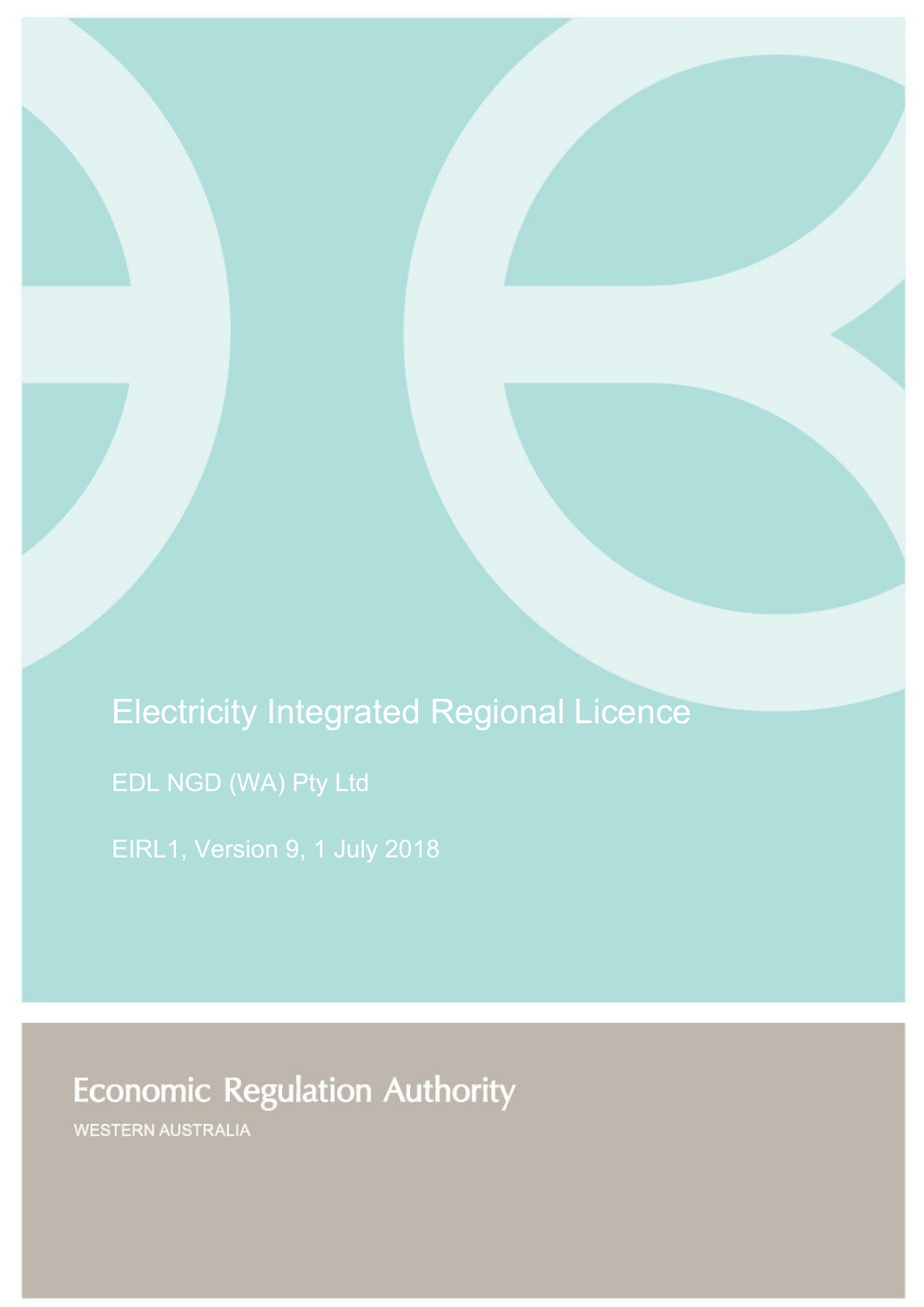# *ELECTRICITY INDUSTRY ACT 2004 (WA)*

| Licensee Name:            | EDL NGD (WA) Pty Ltd                                    |
|---------------------------|---------------------------------------------------------|
|                           | ABN 35 070 941 721                                      |
| Licence Area:             | The area set out in the plan referred to in clause 2.5. |
| Licence Number:           | EILR1                                                   |
| <b>Commencement Date:</b> | 12 August 2005                                          |
| <b>Version Number:</b>    | 9                                                       |
| <b>Version Date:</b>      | 1 July 2018                                             |
| <b>Expiry Date:</b>       | 11 August 2035                                          |

Signed by a delegate; member; or the Chair of the Economic Regulation Authority

1 July 2018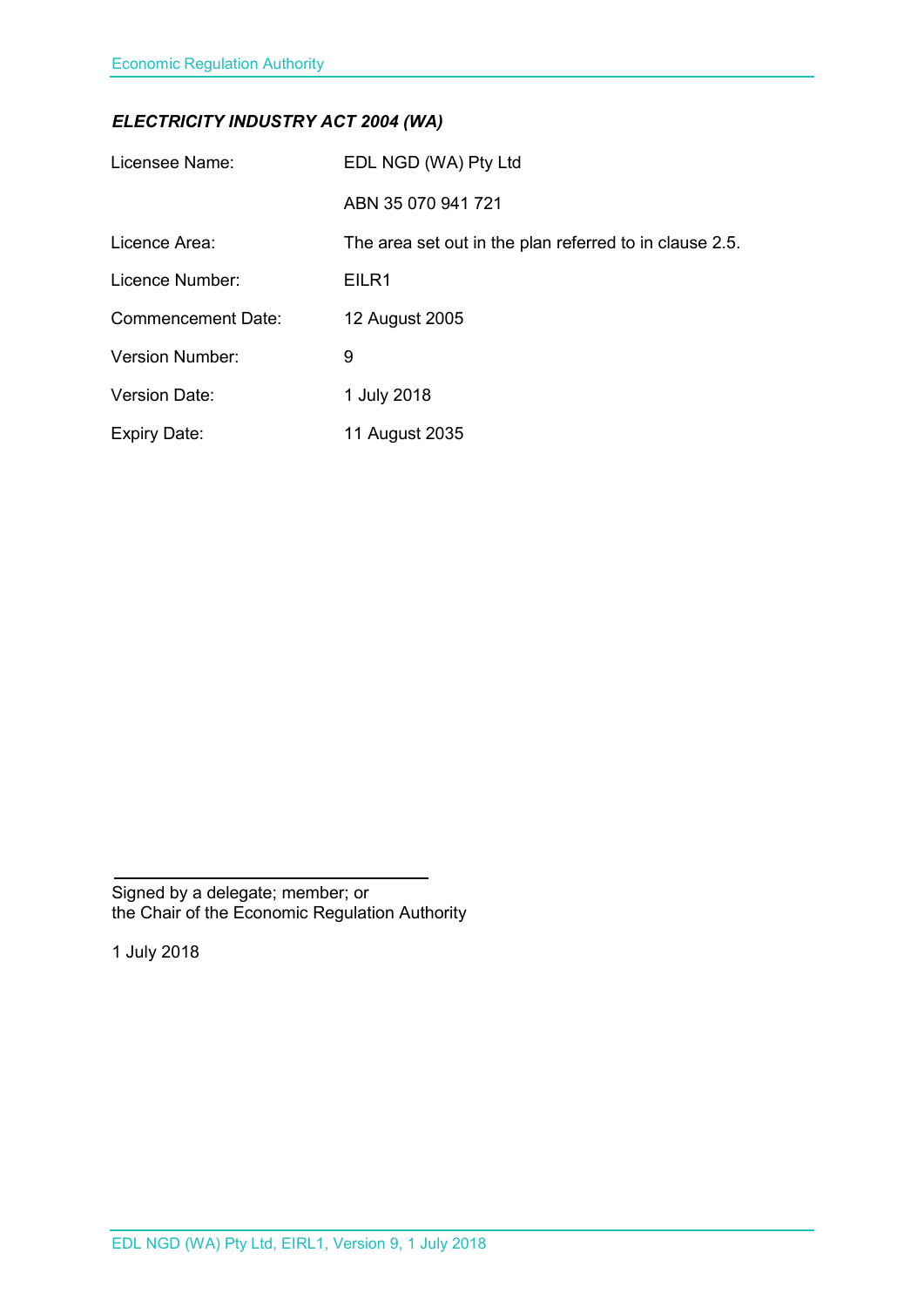# Index

| $\mathbf 1$ .  |     |                                                           |  |
|----------------|-----|-----------------------------------------------------------|--|
|                | 1.1 |                                                           |  |
|                | 1.2 |                                                           |  |
| 2.             |     |                                                           |  |
|                | 2.1 |                                                           |  |
|                | 2.2 |                                                           |  |
|                | 2.3 |                                                           |  |
|                | 2.4 |                                                           |  |
|                | 2.5 |                                                           |  |
| 3.             |     |                                                           |  |
|                | 3.1 |                                                           |  |
|                | 3.2 |                                                           |  |
|                | 3.3 |                                                           |  |
|                | 3.4 |                                                           |  |
|                | 3.5 |                                                           |  |
|                | 3.6 |                                                           |  |
|                | 3.7 |                                                           |  |
|                | 3.8 |                                                           |  |
|                | 3.9 |                                                           |  |
| $\mathbf{4}$ . |     |                                                           |  |
|                | 4.1 |                                                           |  |
|                | 4.2 |                                                           |  |
|                | 4.3 |                                                           |  |
|                | 4.4 |                                                           |  |
|                | 4.5 |                                                           |  |
| 5.             |     |                                                           |  |
|                | 5.1 |                                                           |  |
|                | 5.2 |                                                           |  |
|                | 5.3 |                                                           |  |
| 6.             |     |                                                           |  |
|                | 6.1 |                                                           |  |
|                | 6.2 |                                                           |  |
|                | 6.3 |                                                           |  |
|                | 6.4 |                                                           |  |
|                | 6.5 |                                                           |  |
|                | 6.6 | Directions by the ERA to amend Standard Form Contract  14 |  |
|                | 6.7 |                                                           |  |
|                | 6.8 |                                                           |  |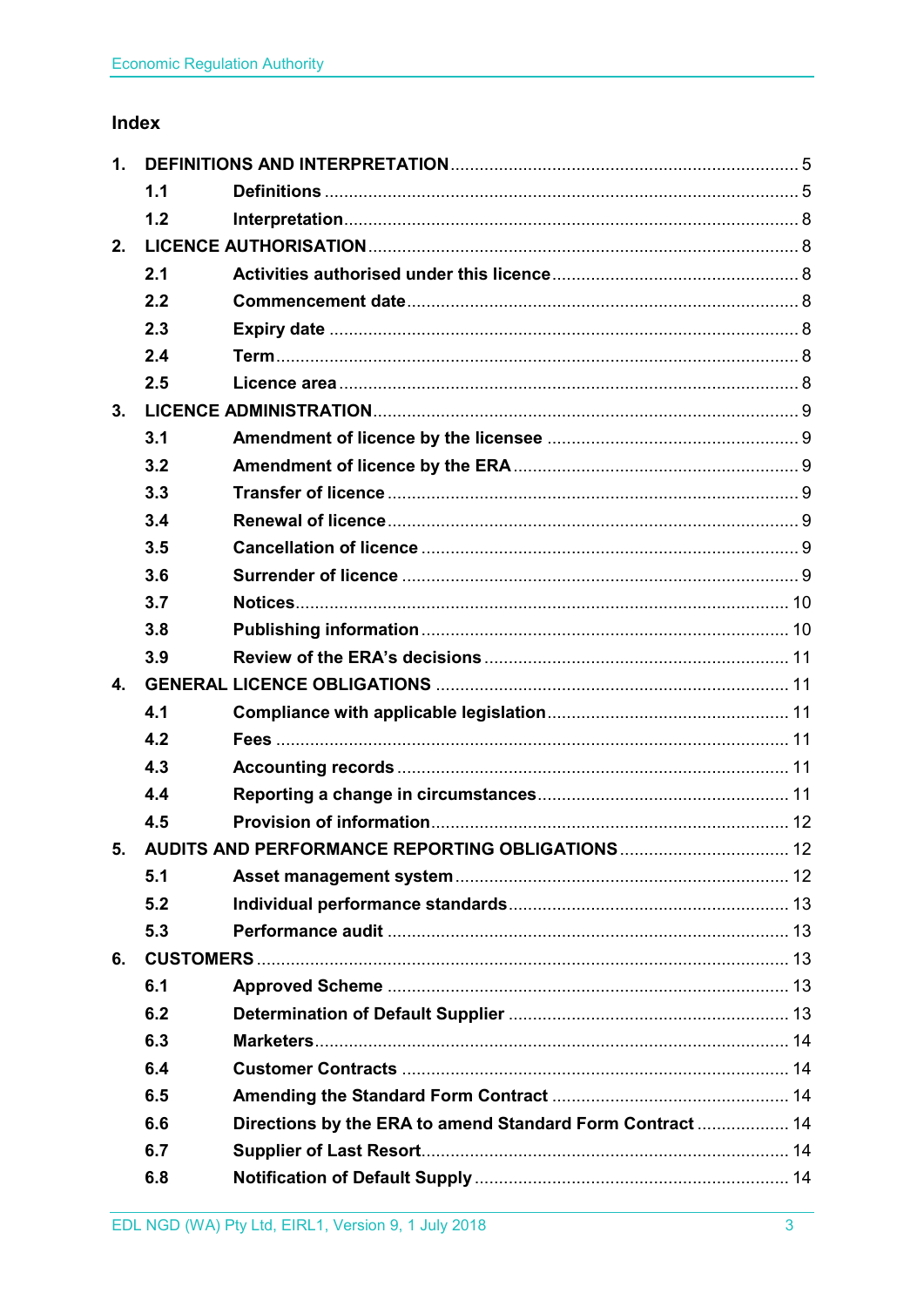| 6.9 |  |
|-----|--|
|     |  |
|     |  |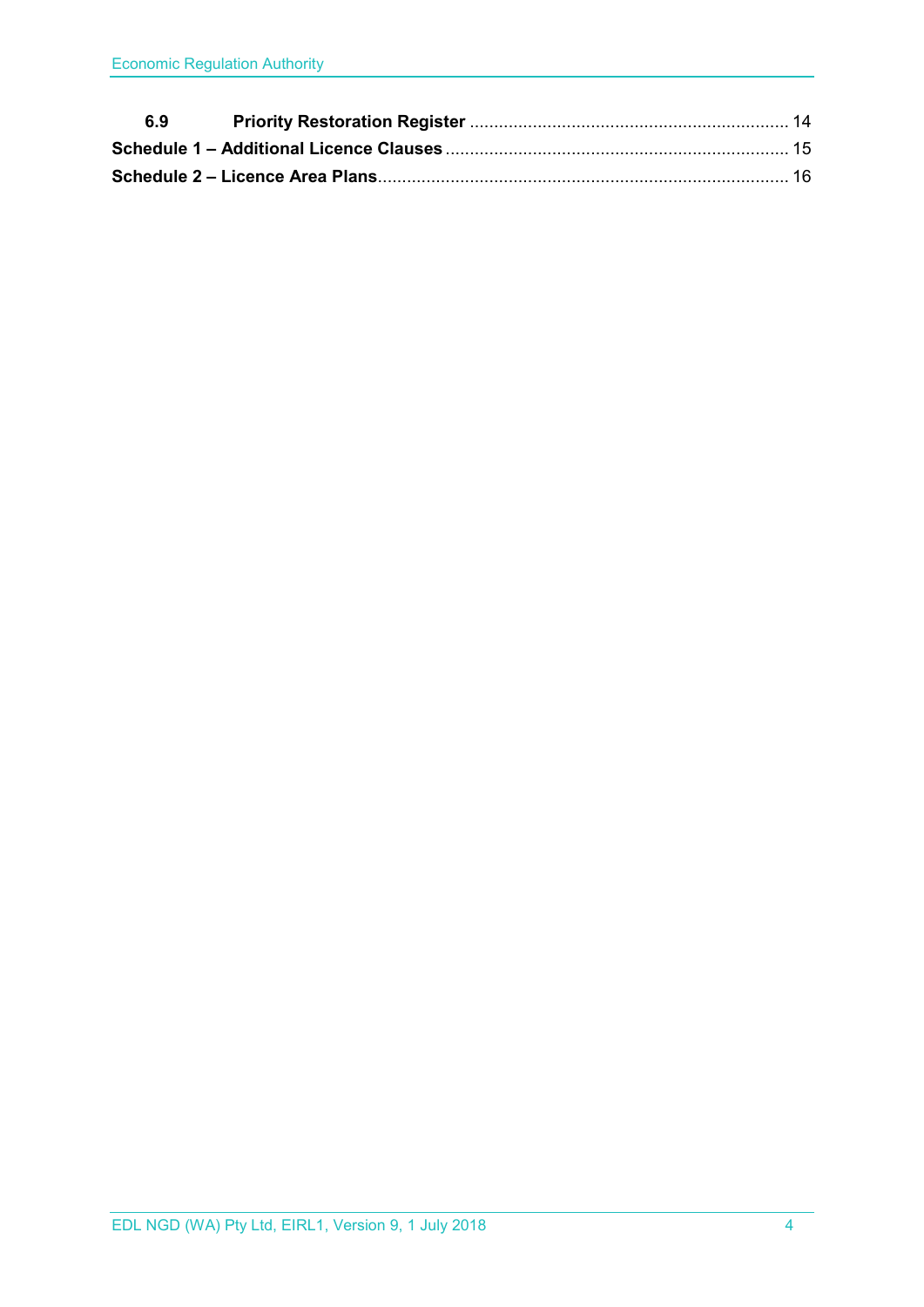# <span id="page-4-0"></span>**1. DEFINITIONS AND INTERPRETATION**

# <span id="page-4-1"></span>**1.1 Definitions**

1.1.1 In this *licence*, the following definitions apply unless the context otherwise requires:

*Act* means the *Electricity Industry Act 2004* (WA).

#### *applicable legislation* means:

- (a) the *Act*; and
- (b) the *Regulations* and the *Codes*.

*approved scheme* means a scheme approved under section 92 of the *Act*.

*business day* means a day which is not a Saturday, Sunday or a Public Holiday in Western Australia.

#### *Code* means:

- (a) the *Code of Conduct for the Supply of Electricity to Small Use Customers 2018*;
- (b) the *Electricity Industry (Customer Transfer) Code 2016*;
- (c) the *Electricity Industry (Metering) Code 2012*; and
- (d) the *Electricity Industry (Network Quality and Reliability of Supply) Code 2005*.

*commencement date* means the date the *licence* was first granted by the *ERA* being the date specified in clause 2.2.

*connection point* has the meaning given to that term in regulation 35 of the *[Electricity](http://www.slp.wa.gov.au/legislation/statutes.nsf/main_mrtitle_1345_homepage.html)  [Industry \(Customer Contracts\) Regulations 2005](http://www.slp.wa.gov.au/legislation/statutes.nsf/main_mrtitle_1345_homepage.html)*.

*customer* has the meaning given to that term in section 3 of the *Act*.

*default supplier* has the meaning given to that term in regulation 35 of the *Electricity [Industry \(Customer Contracts\) Regulations 2005.](http://www.slp.wa.gov.au/legislation/statutes.nsf/main_mrtitle_1345_homepage.html)*

*distribution system* has the meaning given to that term in section 3 of the *Act*.

*electricity* has the meaning given to that term in section 3 of the *Act*.

*electricity marketing agent* has the meaning given to that term in section 78 of the *Act*.

# *electronic means* means:

- (a) the internet;
- (b) email, being:
	- (i) in relation to the *ERA*, the *ERA's* email address as notified to the *licensee*; and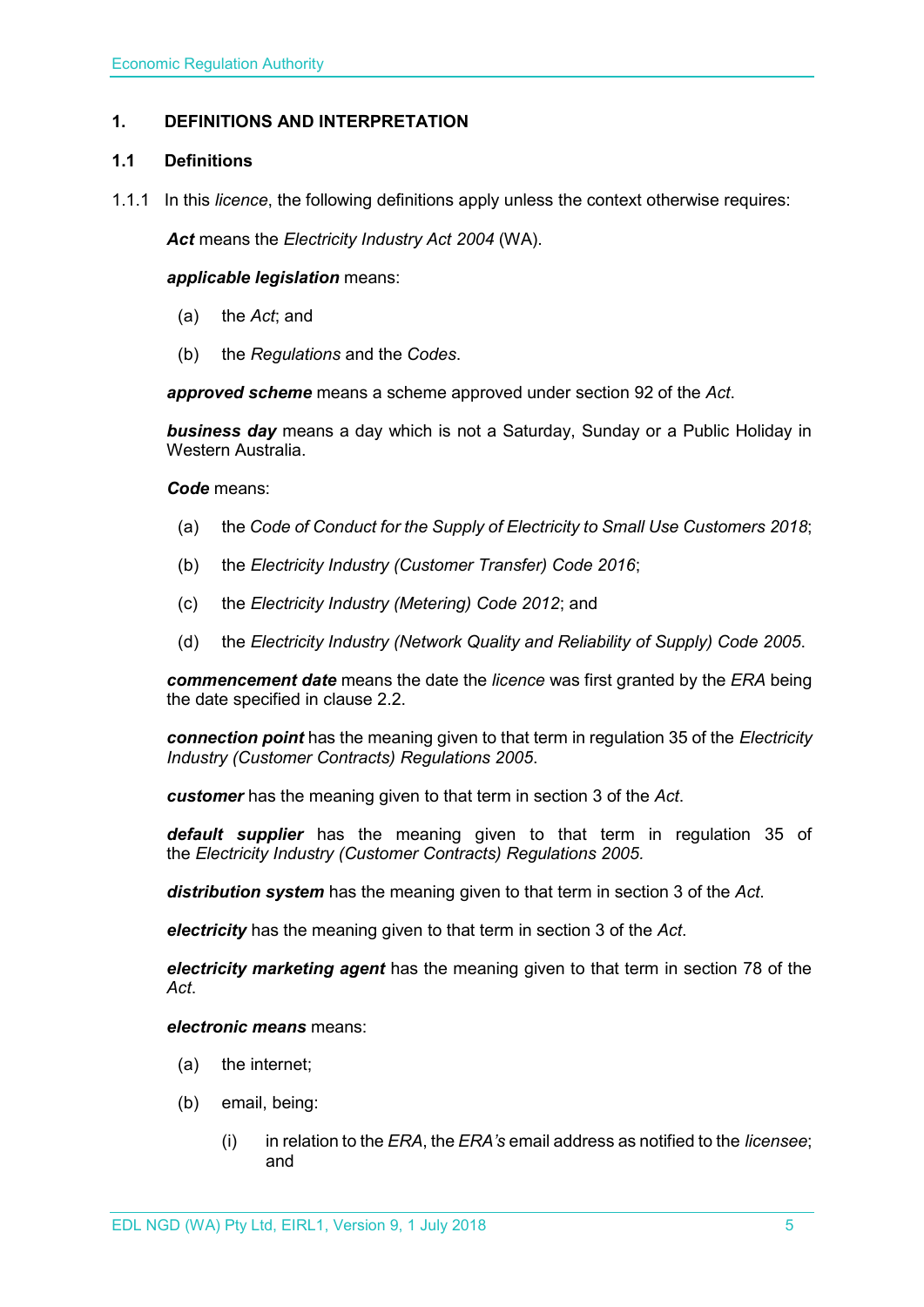- (ii) in relation to the *licensee*, the email address specified in the *licence*  application or other such email address as notified in writing to the *ERA;* or
- (iii) any other similar means,

but does not include facsimile or telephone.

*ERA* means the Economic Regulation Authority.

*expiry date* means the date specified in clause 2.3*.*

*generating works* has the meaning given to that term in section 3 of the *Act*.

*individual performance standards* mean any standards prescribed by the *ERA* for an individual *licensee* pursuant to clause 5.2 of the *licence*.

*interruption* means the temporary unavailability of *supply* from the *distribution system* to a *customer* but does not include disconnection.

*licence* means:

- (a) this document (excluding the title page and the second page of this document);
- (b) any Schedules to this document; and
- (c) any individual *performance standards* approved by the *ERA* pursuant to clause 5.2.

*licence area* is the area stated in clause 2.5 of this *licence*.

*licensee* means EDL NGD (WA) Pty Ltd, ABN 35 070 941 721.

*licensee's assets* means the *licensee's distribution system, transmission system or generating works* (as the case may be).

*non-standard contract* has the meaning given to that term in section 47 of the *Act*.

*notice* means a written notice, agreement, consent, direction, representation, advice, statement or other communication required or given pursuant to, or in connection with, this *licence*.

*operate* has the meaning given to that term in section 3 of the *Act*.

*performance audit* means an audit of the effectiveness of measures taken by the *licensee* to meet the *performance criteria* in this *licence*.

*performance criteria* means:

- (a) the terms and conditions of the *licence*; and
- (b) any other relevant matter in connection with the *applicable legislation* that the *ERA* determines should form part of the *performance audit*.

*priority restoration register* means a register, process or document that determines the order of restoration of power in the event of an unplanned *interruption*.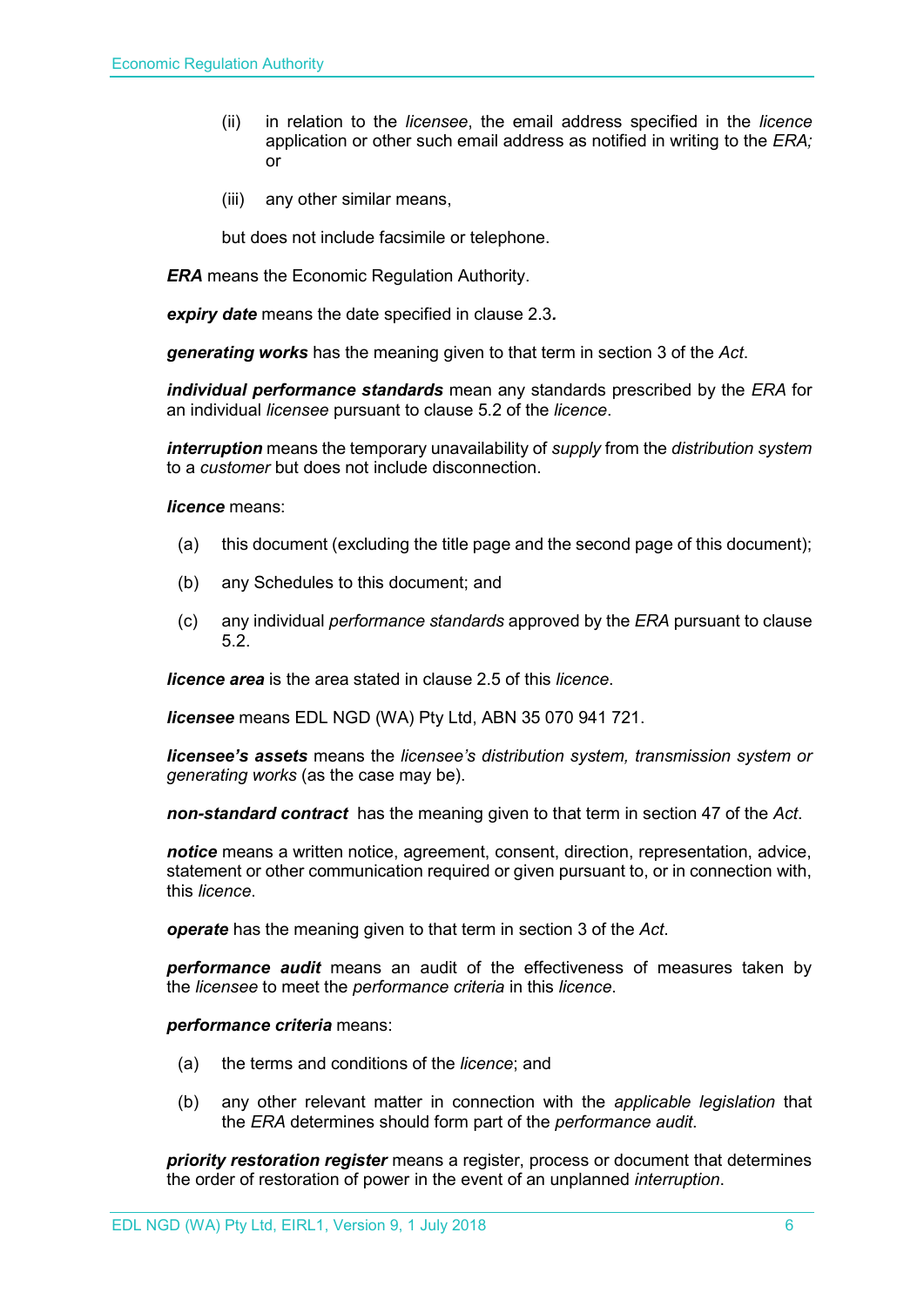**publish** in relation to a report or information means either:

- (a) posting the report or information on the *licensee's* website; or
- (b) sending the report or information to the *ERA* to be published on the *ERA's* website.

#### *Regulations* means:

- (a) *Economic Regulation Authority (Licensing Funding) Regulations 2014*;
- (b) *Electricity Industry (Code of Conduct) Regulations 2005*;
- (c) *Electricity Industry (Customer Contracts) Regulations 2005*;
- (d) *Electricity Industry (Licence Conditions) Regulations 2005*;
- (e) *Electricity Industry (Obligation to Connect) Regulations 2005*; and
- (f) *Electricity Industry (Ombudsman Scheme) Regulations 2005.*

*related body corporate* has the meaning given to that term in section 50 of the *Corporations Act 2001 (Cwth)*.

*Reviewable decision* means a decision by the *ERA* pursuant to:

- (a) clause 3.8.3;
- (b) clause 5.1.5;
- (c) clause 5.1.7;
- (d) clause 5.2.2;
- (e) clause 5.3.2; or
- (f) clause 5.3.4,

of this *licence*.

*small use customer* has the same meaning as the meaning given to "customer" in section 47 of the *Act*.

*South West Interconnected System* has the meaning given to that term in section 3 of the *Act.* 

*standard form contract* has the meaning given to that term in section 47 of the *Act*.

*supplier of last resort* has the meaning given to that term in section 69(1) of the *Act*.

*supply* has the meaning given to that term in section 3 of the *Act*.

*transmission system* has the meaning given to that term in section 3 of the *Act*.

*version date* means the date on which the *licence* was last amended pursuant to clause 3.1 or clause 3.2.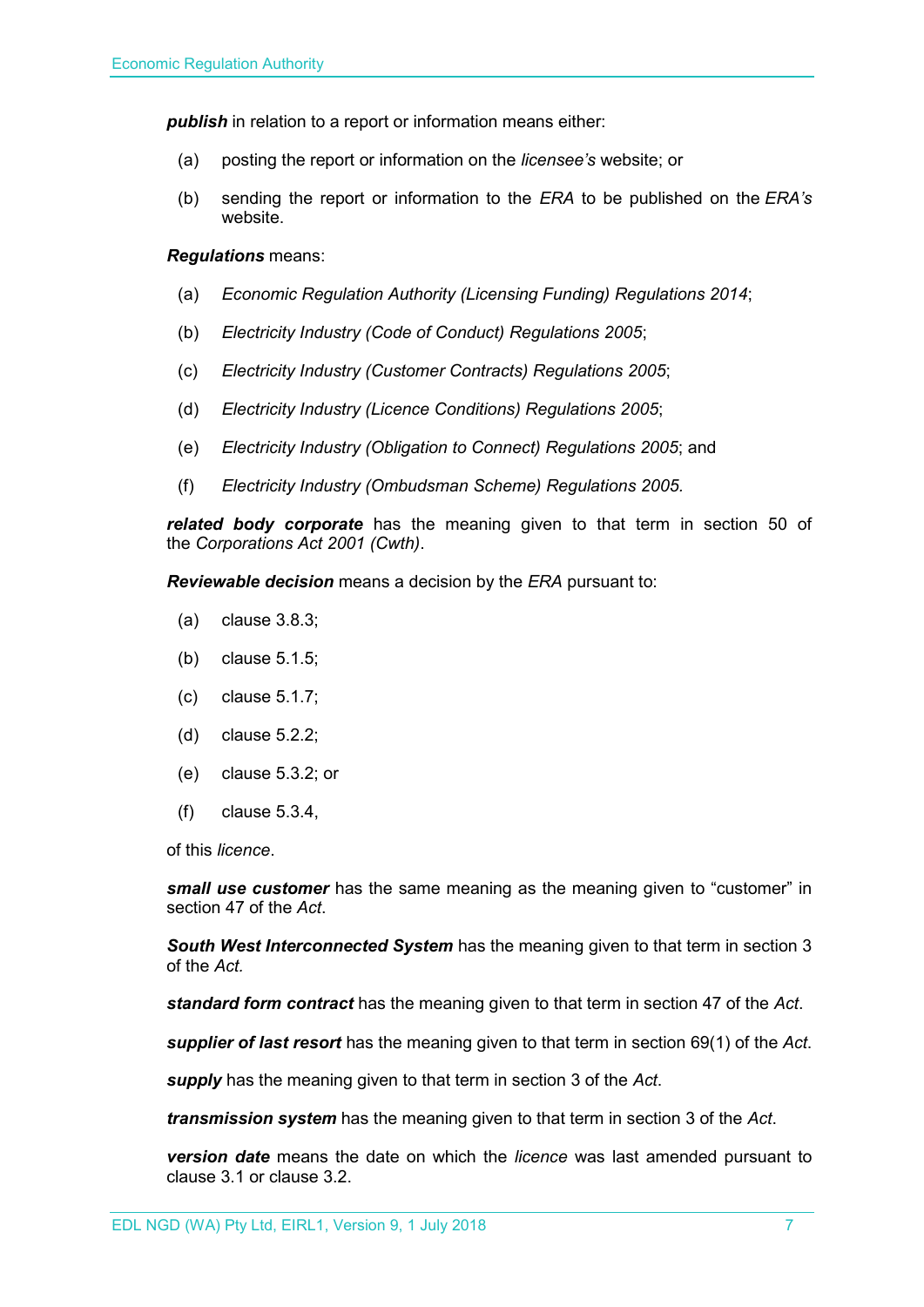# <span id="page-7-0"></span>**1.2 Interpretation**

1.2.1 A reference in this *licence* to any *applicable legislation* includes, unless the context otherwise requires, any statutory modification, amendment, replacement or re-enactment of that *applicable legislation*.

# <span id="page-7-1"></span>**2. LICENCE AUTHORISATION**

# <span id="page-7-2"></span>**2.1 Activities authorised under this licence**

- 2.1.1 The *licensee* is granted a *licence* for the *licence area* to:
	- (a) construct and *operate generating works* or *operate* existing *generating works*;
	- (b) Not Used
	- (c) Not Used
	- (d) Not Used

in accordance with the terms and conditions of this *licence* and for the purpose of *supplying electricity* to *customers* otherwise than through the *South West Interconnected System*.

#### <span id="page-7-3"></span>**2.2 Commencement date**

2.2.1 12 August 2005

# <span id="page-7-4"></span>**2.3 Expiry date**

- 2.3.1 11 August 2035
- <span id="page-7-5"></span>**2.4 Term [Section 15 of the Act]**
- 2.4.1 This *licence* commences on the *commencement date* and continues until the earlier of:
	- (a) the cancellation of the *licence* pursuant to clause 3.5 of this *licence*;
	- (b) the surrender of the *licence* pursuant to clause 3.6 of this *licence*; or
	- (c) the *expiry date*.
- <span id="page-7-6"></span>**2.5 Licence area**
- 2.5.1 The *licence area* is set out in plan(s):

ERA-EL-001

2.5.2 The *licence area* plan(s) is provided in Schedule 2.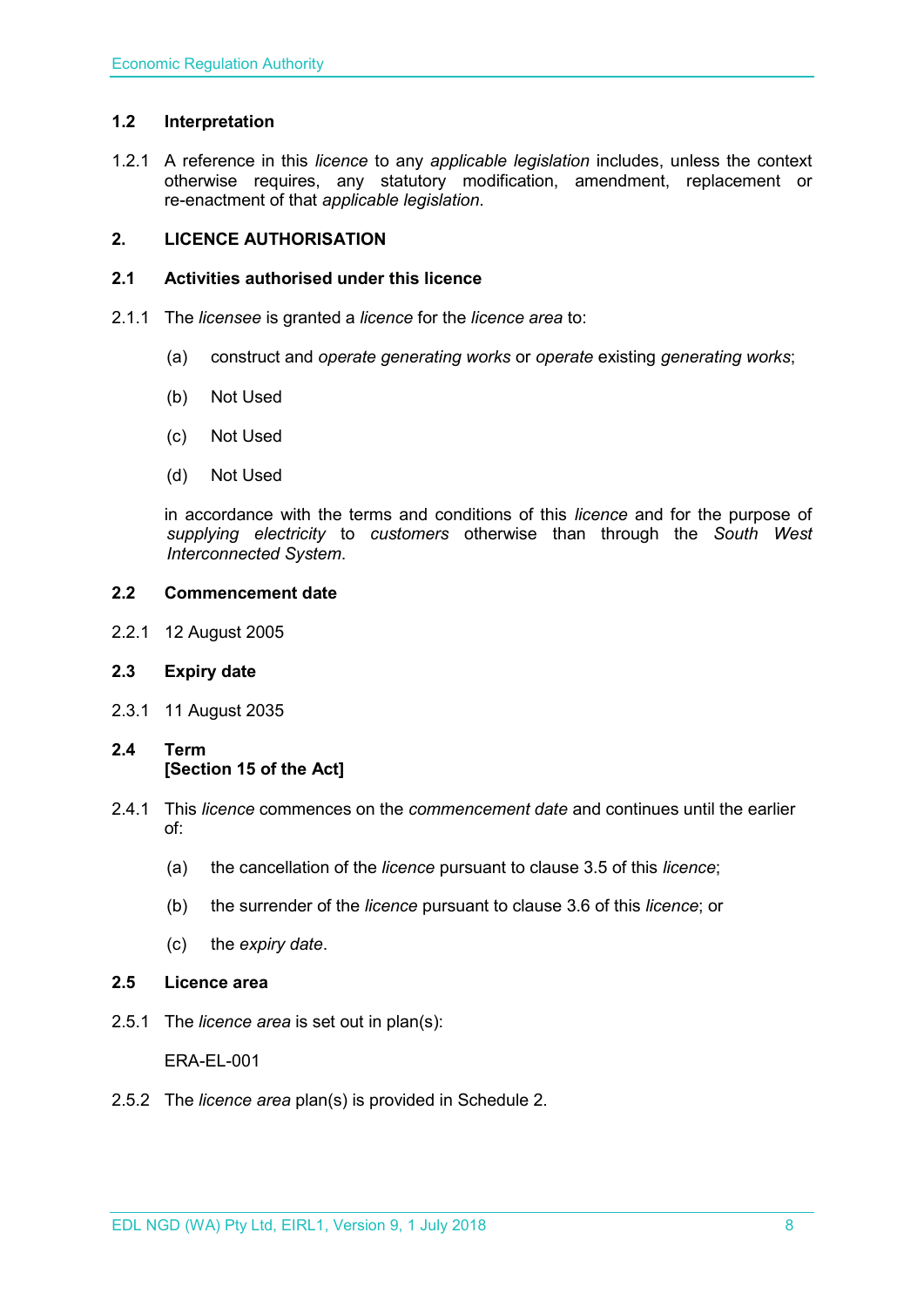# <span id="page-8-0"></span>**3. LICENCE ADMINISTRATION**

#### <span id="page-8-1"></span>**3.1 Amendment of licence by the licensee [Section 21 of the Act]**

3.1.1 The *licensee* may apply to the *ERA* to amend the *licence* in accordance with the *Act.*

#### <span id="page-8-2"></span>**3.2 Amendment of licence by the ERA [Section 22 of the Act]**

- 3.2.1 Subject to any *applicable legislation*, the *ERA* may amend the *licence* at any time in accordance with this clause.
- 3.2.2 Before amending the *licence* under clause 3.2.1, the *ERA* must:
	- (a) provide the *licensee* with written *notice* of the proposed amendments under consideration by the *ERA*;
	- (b) allow 15 *business days* for the *licensee* to make submissions on the proposed amendments; and
	- (c) take into consideration those submissions.
- 3.2.3 This clause also applies to the substitution of the existing *licence*.
- 3.2.4 For avoidance of doubt, the *licensee* will not have to pay a fee for amendments under clause 3.2.1.

### <span id="page-8-3"></span>**3.3 Transfer of licence [Section 18 of the Act]**

3.3.1 This *licence* may be transferred only in accordance with the *Act.*

# <span id="page-8-4"></span>**3.4 Renewal of licence [Section 16 of the Act]**

3.4.1 This *licence* may be renewed only in accordance with the *Act*.

#### <span id="page-8-5"></span>**3.5 Cancellation of licence [Section 35 of the Act]**

3.5.1 This *licence* may be cancelled only in accordance with the *Act*.

# <span id="page-8-6"></span>**3.6 Surrender of licence [Schedule 1 of the Act]**

- 3.6.1 The *licensee* may only surrender the *licence* pursuant to this clause 3.6.
- 3.6.2 If the *licensee* intends to surrender the *licence* the *licensee* must, by *notice* in writing to the *ERA*:
	- (a) set out the date that the *licensee* wishes the surrender of the *licence* to be effective; and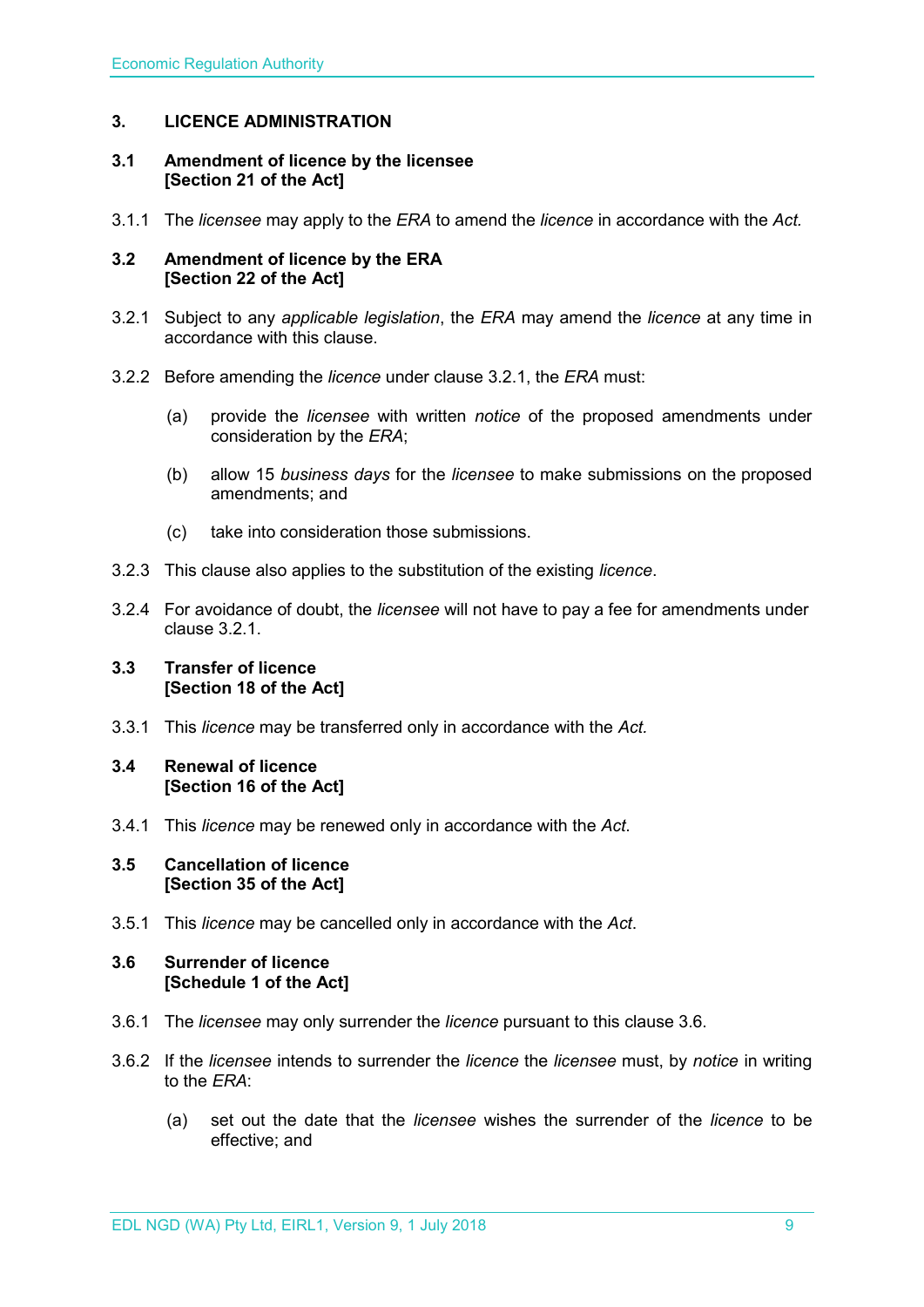- (b) set out the reasons why the *licensee* wishes to surrender the *licence*, including the reasons why it would not be contrary to the public interest for the surrender of the *licence* to be effective on the date set out in the *notice*.
- 3.6.3 Upon receipt of the *notice* from the *licensee* pursuant to clause 3.6.2, the *ERA* will publish the *notice*.
- 3.6.4 Notwithstanding clause 3.6.2, the surrender of the *licence* will only take effect on the later of the day that:
	- (a) the *ERA* publishes a *notice* of the surrender in the Western Australian Government Gazette, such date to be at the discretion of the *ERA*; and
	- (b) the *licensee* hands back the *licence* to the *ERA*.
- 3.6.5 The *licensee* will not be entitled to a refund of any fees by the *ERA*.

# <span id="page-9-0"></span>**3.7 Notices**

- 3.7.1 Unless otherwise specified, all *notices* must be in writing.
- 3.7.2 A *notice* will be regarded as having been sent and received:
	- (a) when delivered in person to the addressee; or
	- (b) three *business days* after the date of posting if the *notice* is posted in Western Australia; or
	- (c) five *business days* after the date of posting if the *notice* is posted outside Western Australia; or
	- (d) if sent by facsimile when, according to the sender's transmission report, the *notice* has been successfully received by the addressee; or
	- (e) if sent by *electronic means* when, according to the sender's electronic record, the *notice* has been successfully sent to the addressee.

# <span id="page-9-1"></span>**3.8 Publishing information [Schedule 1 of the Act]**

- 3.8.1 The *ERA* may direct the *licensee* to *publish*, within a specified timeframe, any information it considers relevant in connection with the *licensee* or the performance by the *licensee* of its obligations under this *licence*.
- 3.8.2 Subject to clause 3.8.3, the *licensee* must *publish* the information referred to in clause 3.8.1.
- 3.8.3 If the *licensee* considers that the information is confidential it must:
	- (a) immediately notify the *ERA*; and
	- (b) seek a review of the *ERA's* decision in accordance with clause 3.9.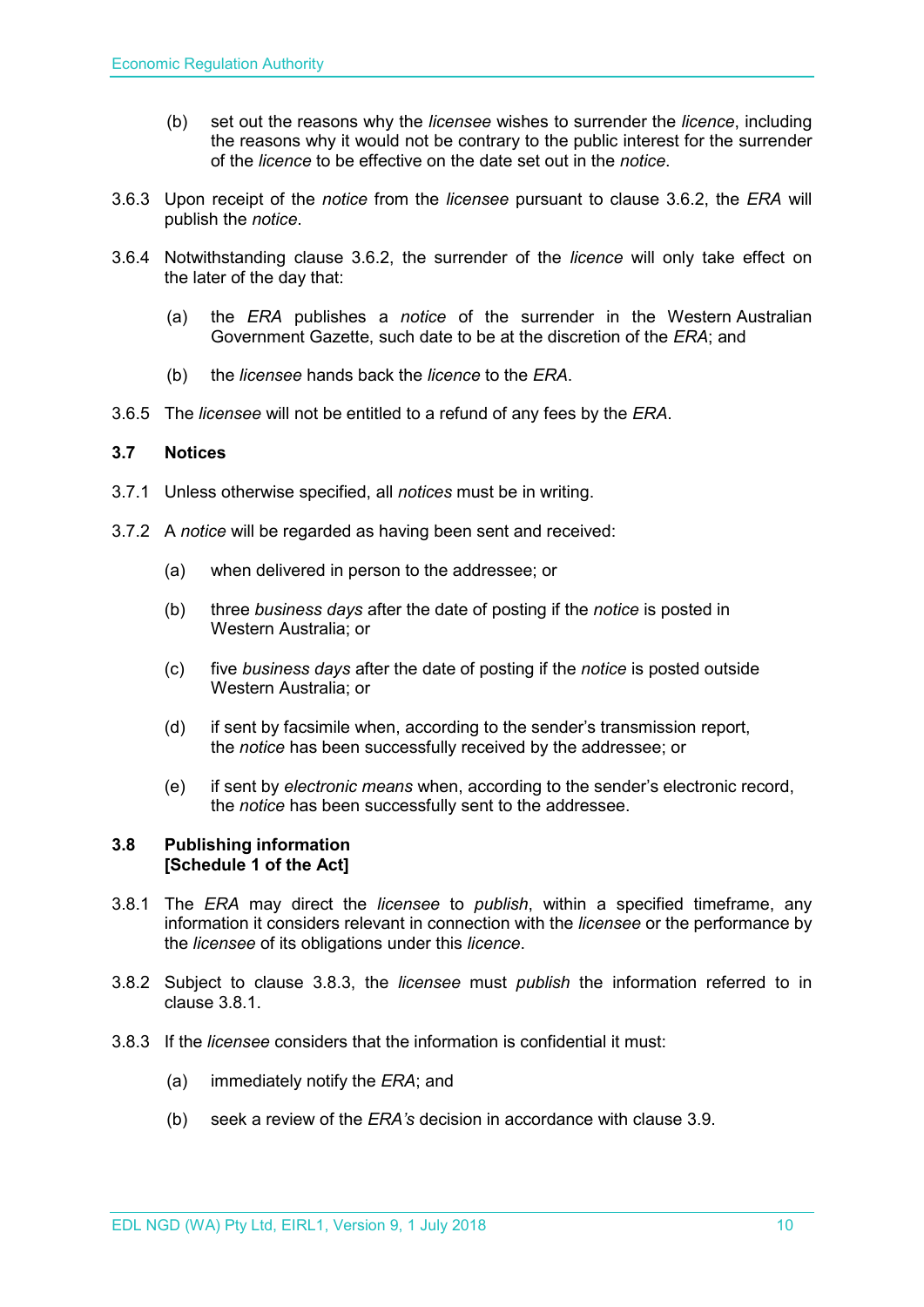- 3.8.4 Once it has reviewed the decision, the *ERA* will direct the *licensee* in accordance with the review to:
	- (a) *publish* the information;
	- (b) *publish* the information with the confidential information removed or modified; or
	- (c) not *publish* the information.

# <span id="page-10-0"></span>**3.9 Review of the ERA's decisions**

- 3.9.1 The *licensee* may seek a review of a *reviewable decision* by the *ERA* pursuant to this *licence* in accordance with the following procedure:
	- (a) the *licensee* shall make a submission on the subject of the *reviewable decision* within 10 *business days* (or other period as approved by the *ERA*) of the decision; and
	- (b) the *ERA* will consider the submission and provide the *licensee* with a written response within 20 *business days*.
- 3.9.2 For avoidance of doubt, this clause does not apply to a decision of the *ERA* pursuant to the *Act*, nor does it restrict the *licensee's* right to have a decision of the *ERA* reviewed in accordance with the *Act*.

# <span id="page-10-1"></span>**4. GENERAL LICENCE OBLIGATIONS**

#### <span id="page-10-2"></span>**4.1 Compliance with applicable legislation**

4.1.1 Subject to any modifications or exemptions granted pursuant to the *Act*, the *licensee* must comply with any *applicable legislation*.

# <span id="page-10-3"></span>**4.2 Fees**

4.2.1 The *licensee* must pay the applicable fees and charges in accordance with the *Regulations*.

#### <span id="page-10-4"></span>**4.3 Accounting records [Schedule 1 of the Act]**

4.3.1 The *licensee* and any *related body corporate* must maintain accounting records that comply with standards issued by the Australian Accounting Standards Board or equivalent International Accounting Standards.

#### <span id="page-10-5"></span>**4.4 Reporting a change in circumstances**

- 4.4.1 The *licensee* must report to the *ERA*:
	- (a) if the *licensee* is under external administration as defined by the *Corporations Act 2001 (Cwth)* within 2 *business days* of such external administration occurring; or
	- (b) if the *licensee*:
		- (i) experiences a change in the *licensee's* corporate, financial or technical circumstances upon which this *licence* was granted; and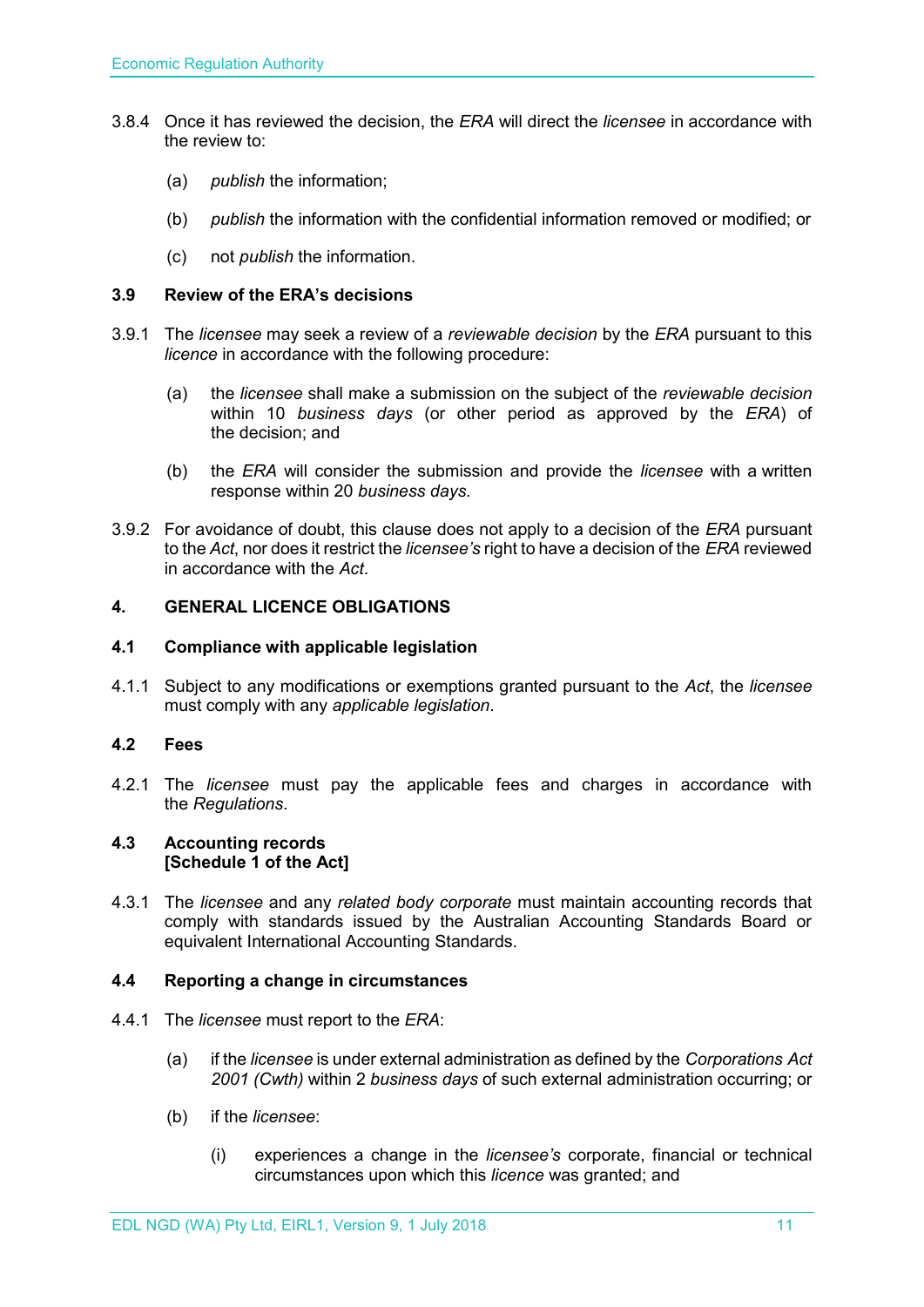(ii) the change may materially affect the *licensee's* ability to perform its obligations under this *licence*,

within 10 *business days* of the change occurring; or

- (c) if the:
	- (i) *licensee's* name;
	- (ii) *licensee's* ABN; or
	- (iii) *licensee's* address,

changes, within 10 *business days* of the change occurring.

### <span id="page-11-0"></span>**4.5 Provision of information [Schedule 1 of the Act]**

4.5.1 The *licensee* must provide to the *ERA,* in the manner and form described by the *ERA,*  specified information on any matter relevant to the operation or enforcement of the *licence*, the operation of the licensing scheme provided for in Part 2 of the *Act*, or the performance of the *ERA's* functions under that Part.

#### <span id="page-11-1"></span>**5. AUDITS AND PERFORMANCE REPORTING OBLIGATIONS**

#### <span id="page-11-2"></span>**5.1 Asset management system [Section 14 of the Act]**

- 5.1.1 The *licensee* must provide for an *asset management system* in respect of the *licensee's assets.*
- 5.1.2 The *licensee* must notify the *ERA* of the details of the *asset management system* within 5 *business days* from the later of:
	- (a) the *commencement date*; and
	- (b) the completion of construction of the *licensee's assets*.
- 5.1.3 The *licensee* must notify the *ERA* of any substantial change to the *asset management system* within 10 *business days* of such change.
- 5.1.4 The *licensee* must provide the *ERA* with a report by an independent expert, acceptable to the *ERA*, as to the effectiveness of the *asset management system* not less than once in every period of 24 months calculated from the *commencement date* (or any longer period that the *ERA* allows by *notice* in writing).
- 5.1.5 The *licensee* must comply, and must require the *licensee's* expert to comply, with the *ERA'*s standard audit guidelines.
- 5.1.6 The *licensee* may seek a review of any of the requirements of the *ERA*'s standard audit guidelines dealing with the *asset management system* in accordance with clause 3.9.
- 5.1.7 The review of the *asset management system* must be conducted by an independent expert approved by the *ERA*. If the *licensee* fails to nominate an independent expert within one month of the date that the review of the *asset management system* was due,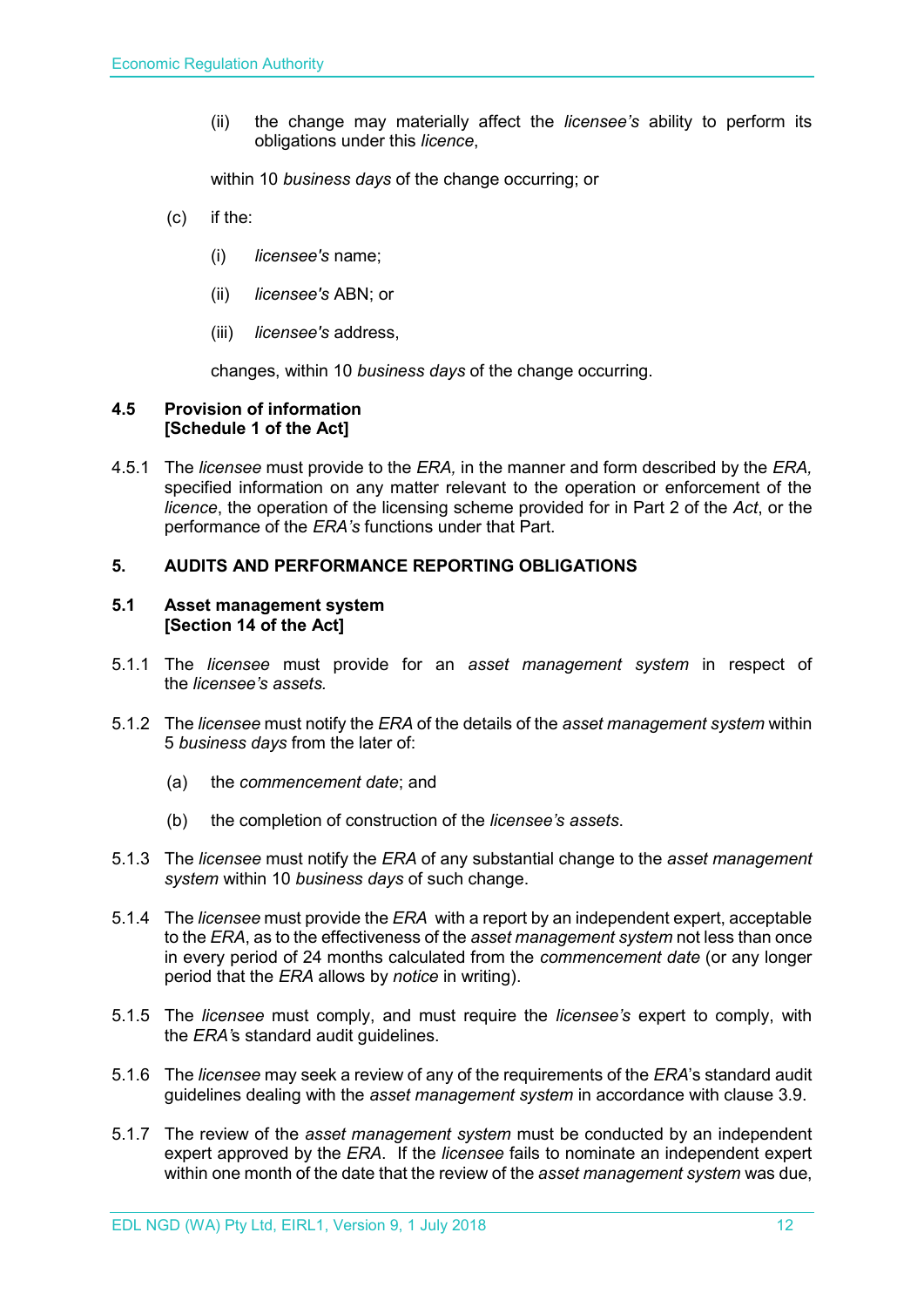or the independent expert nominated by the *licensee* is rejected on two successive occasions by the *ERA*, the *ERA* may choose an independent expert to conduct the review of the *asset management system.*

# <span id="page-12-0"></span>**5.2 Individual performance standards**

- 5.2.1 Performance standards are contained in *applicable legislation*.
- 5.2.2 The *ERA* may prescribe *individual performance standards* applying to the *licensee* in respect of the *licensee's* obligations under this *licence* or the *applicable legislation*.
- 5.2.3 Before approving any *individual performance standards* under this clause, the *ERA* will:
	- (a) provide the *licensee* with a copy of the proposed *individual performance standards*;
	- (b) allow 15 *business days* for the *licensee* to make submissions on the proposed *individual performance standards*; and
	- (c) take into consideration those submissions.
- 5.2.4 Once approved by the *ERA*, the *individual performance standards* are included as additional *terms and conditions* to this *licence*.

### <span id="page-12-1"></span>**5.3 Performance audit [Section 13 of the Act]**

- 5.3.1 The *licensee* must, unless otherwise notified in writing by the *ERA*, provide the *ERA* with a *performance audit* within 24 months after the *commencement date*, and every 24 months thereafter.
- 5.3.2 The *licensee* must comply, and must require the *licensee's* auditor to comply, with the *ERA's* standard audit guidelines.
- 5.3.3 The *licensee* may seek a review of any of the requirements of the *ERA*'s standard audit guidelines in accordance with clause 3.9.
- 5.3.4 The *performance audit* must be conducted by an independent auditor approved by the *ERA*. If the *licensee* fails to nominate an auditor within one month of the date that the *performance audit* was due, or the auditor nominated by the *licensee* is rejected on two successive occasions by the *ERA*, the *ERA* may choose an independent auditor to conduct the *performance audit*.

# <span id="page-12-2"></span>**6. CUSTOMERS**

<span id="page-12-3"></span>**6.1 Approved Scheme [Section 101 of the Act]**

Not Used

# <span id="page-12-4"></span>**6.2 Determination of Default Supplier**

Not Used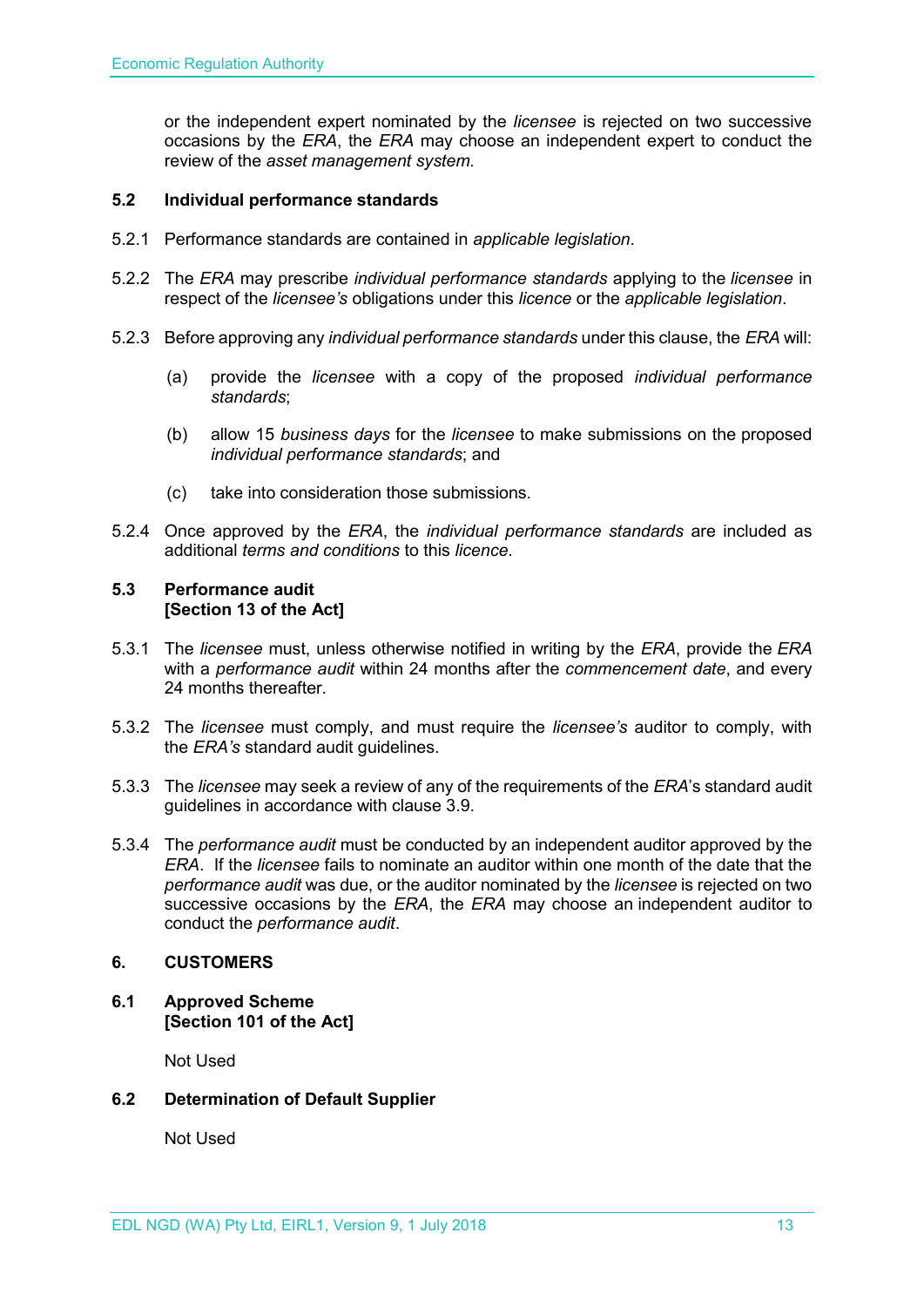# <span id="page-13-0"></span>**6.3 Marketers**

Not Used

<span id="page-13-1"></span>**6.4 Customer Contracts [Section 54 of the Act]**

Not Used

<span id="page-13-2"></span>**6.5 Amending the Standard Form Contract [Section 52 of the Act]**

Not Used

# <span id="page-13-3"></span>**6.6 Directions by the ERA to amend Standard Form Contract [Section 53 of the Act]**

Not Used

# <span id="page-13-4"></span>**6.7 Supplier of Last Resort [Section 76 of the Act]**

Not Used

# <span id="page-13-5"></span>**6.8 Notification of Default Supply**

Not Used

# <span id="page-13-6"></span>**6.9 Priority Restoration Register**

Not Used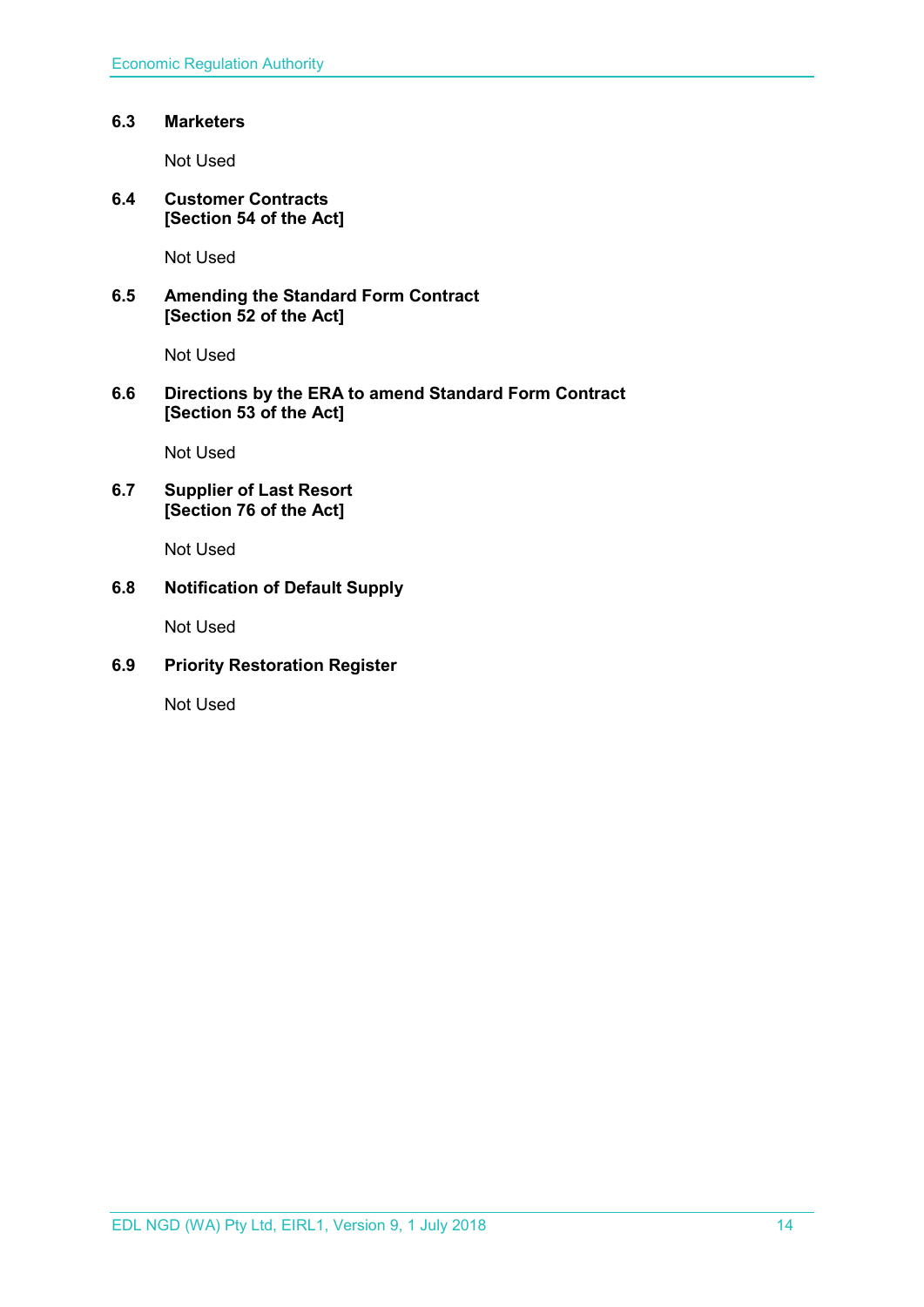# <span id="page-14-0"></span>**Schedule 1 – Additional Licence Clauses**

# **(Not Used)**

EDL NGD (WA) Pty Ltd, EIRL1, Version 9, 1 July 2018 15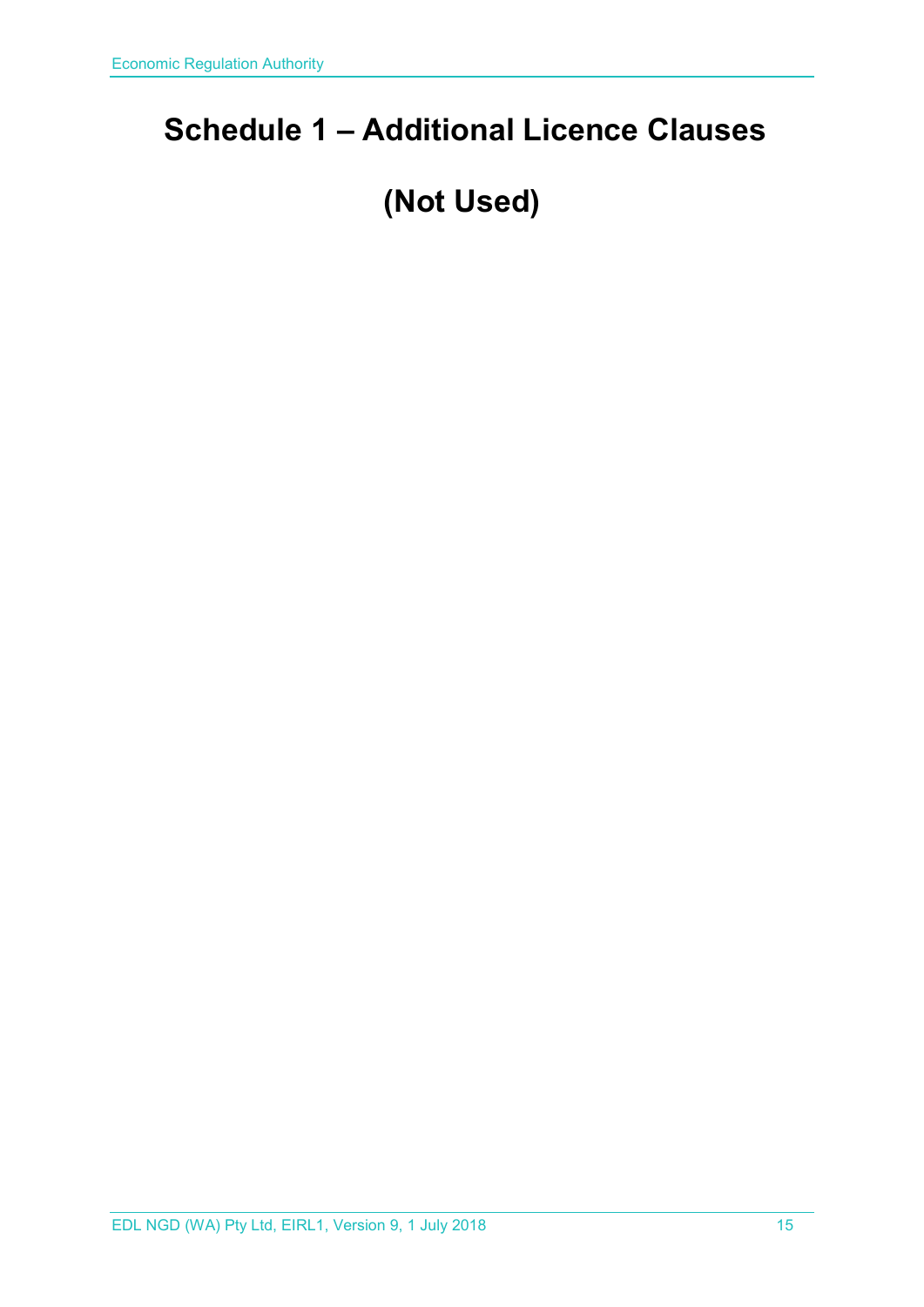# <span id="page-15-0"></span>**Schedule 2 – Licence Area Plans**